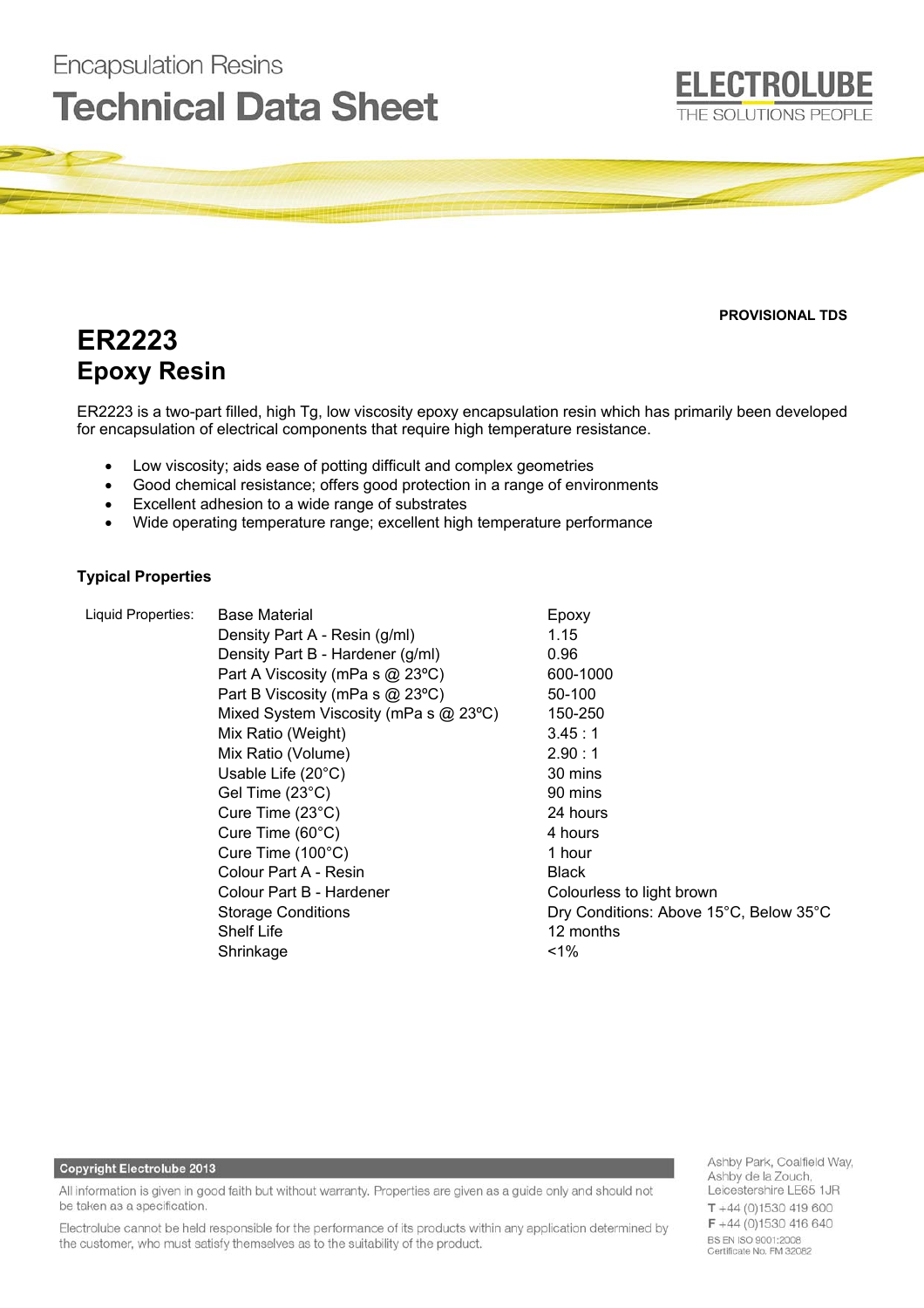

| Cured System: | Cured Density (g/ml)                                                              | 1.10            |
|---------------|-----------------------------------------------------------------------------------|-----------------|
|               | Temperature Range (°C)                                                            | $-40$ to $+180$ |
|               | Max Temperature (Short Term (°C)/30 mins) (Application<br>and Geometry Dependent) | $210^{\circ}$ C |
|               | Glass Transition Temperature (°C)                                                 | 140             |
|               | Shore Hardness @ 25°C                                                             | D80             |
|               | Shore Hardness @ 60°C                                                             | D80             |
|               | Shore Hardness @ 100°C                                                            | D75             |
|               | Colour (Mixed System)                                                             | <b>Black</b>    |
|               | Dielectric Strength (kV/mm)                                                       | 12              |
|               | Volume Resistivity (ohm-cm)                                                       | $10^{15}$       |
|               | <b>Flame Retardancy</b>                                                           | No.             |
|               | Water Absorption (10 days $@$ 20 $°C$ )                                           | $< 0.25\%$      |
|               | Water Absorption (1 hour $@$ 100 $°C$ )                                           | < 0.25%         |
|               | Coefficient of Thermal Expansion (ppm)                                            | 70              |

## **Mixing Procedures**

# **Resin Packs**

When in Resin pack form, the resin and hardener are mixed by removing the clip and moving the contents around inside the pack until thoroughly mixed. To remove the clip, remove both end caps, grip each end of the pack and pull apart gently. By using the removed clip, take special care to push unmixed material from the corners of the pack. Mixing normally takes from two to four minutes depending on the skill of the operator and the size of the pack. Both the resin and hardener are evacuated prior to packing so the system is ready for use immediately after mixing. The corner may be cut from the pack so that it may be used as a simple dispenser.



### Copyright Electrolube 2013

All information is given in good faith but without warranty. Properties are given as a guide only and should not be taken as a specification.

Electrolube cannot be held responsible for the performance of its products within any application determined by the customer, who must satisfy themselves as to the suitability of the product.

Ashby Park, Coalfield Way, Ashby de la Zouch, Leicestershire LE65 1JR  $T + 44(0)1530419600$ F +44 (0)1530 416 640 BS EN ISO 9001:2008 Certificate No. FM 32082

**ELECTROLUBE**